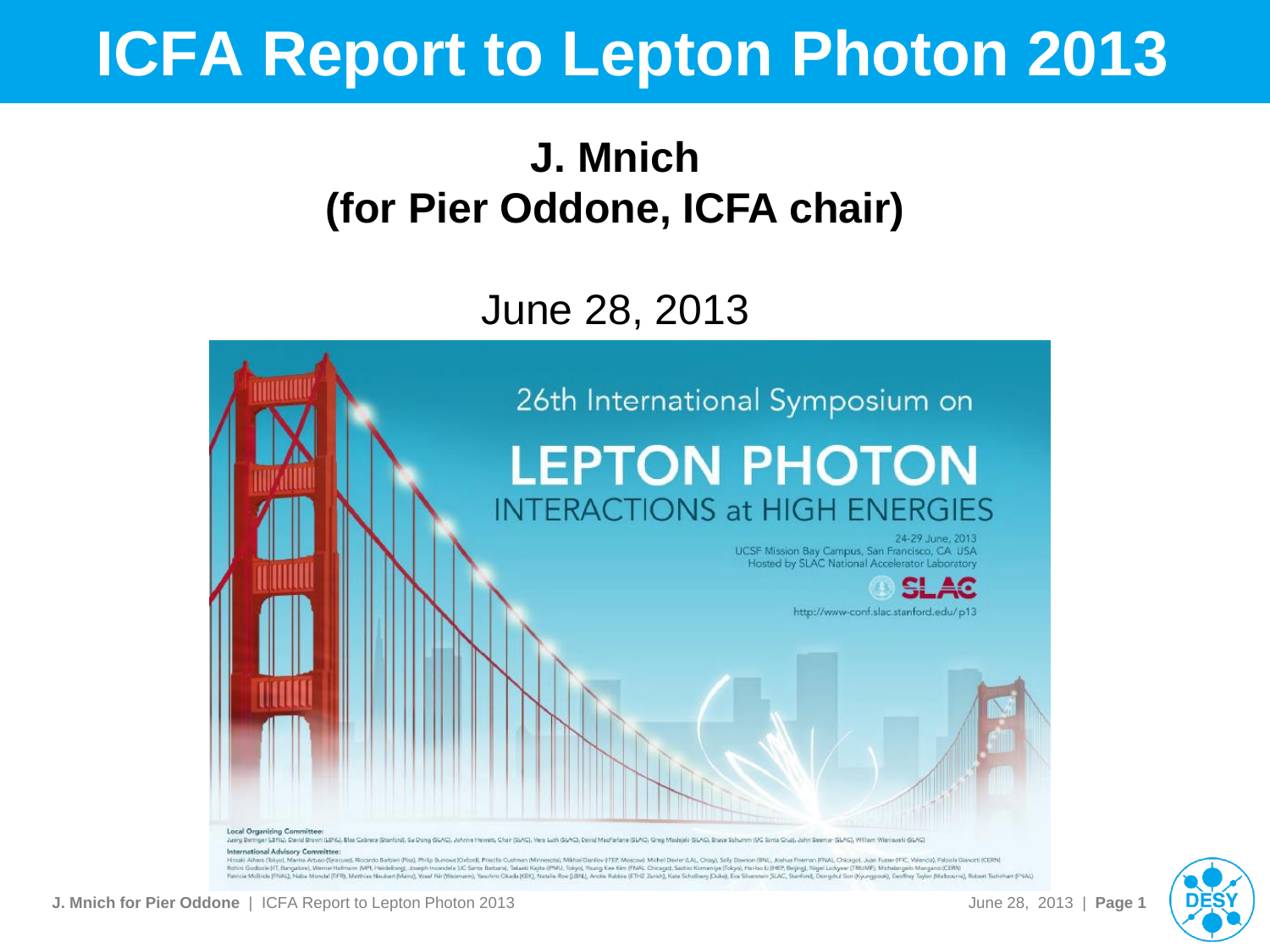## **ICFA Meetings**

- > February 21/22 at TRIUMF, Vancouver
	- meeting of ICFA
	- and a combined meeting of the outgoing ILCSC and incoming Linear Collider Board
- > June 26 at San Francisco
	- **ICFA & LCB meetings** combined because of large overlap of participants
- > ICFA heard reports on
	- **Figure 1 FALC activities**
	- the European Strategy
	- the US particle physics planning process

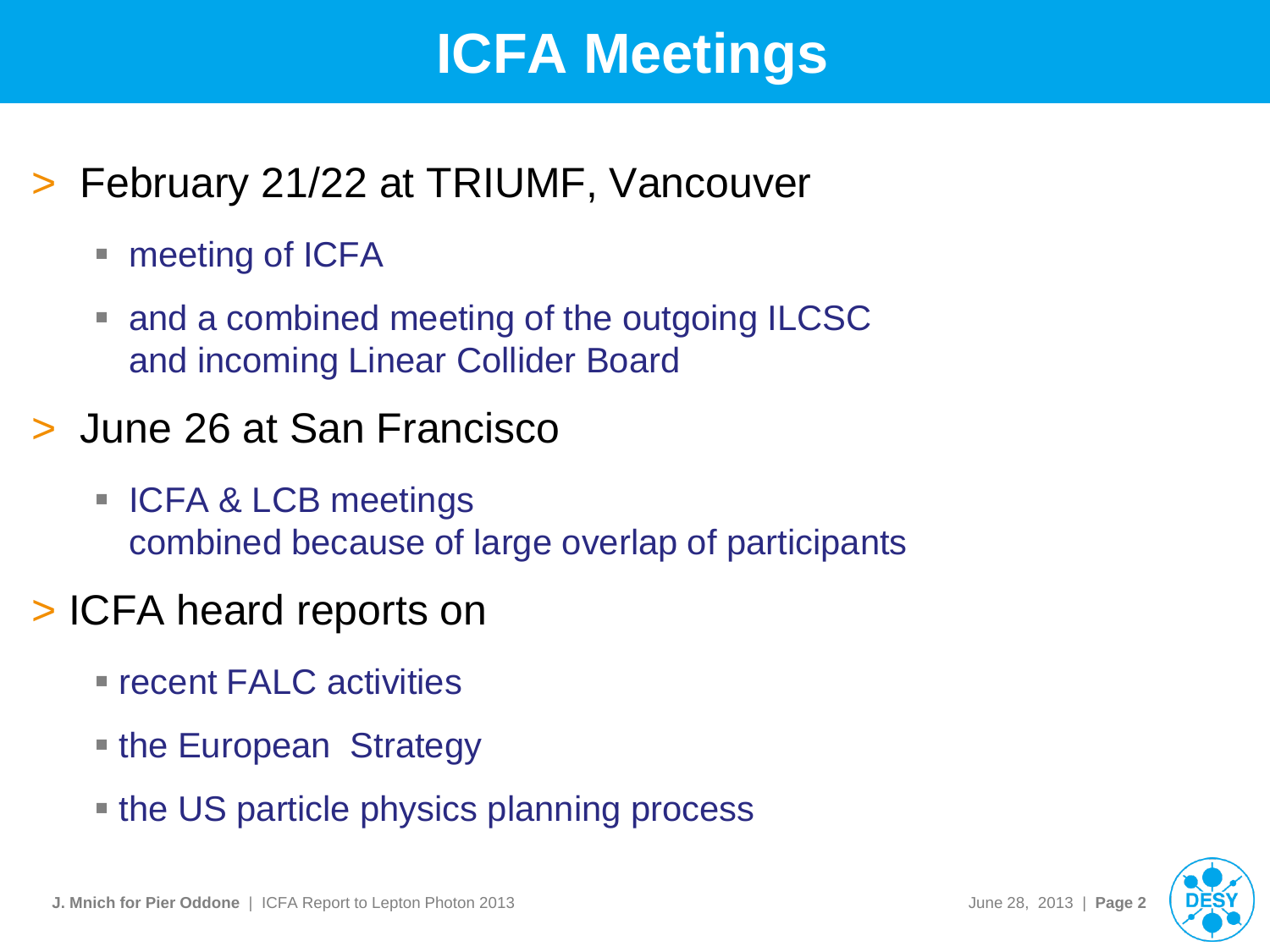# **ICFA Membership**

#### **June 2013: New members in red**

| <b>CERN Member States</b><br>R. Heuer |                                   | Canada<br><b>W. Trischuck</b> |  |
|---------------------------------------|-----------------------------------|-------------------------------|--|
| <b>M. Krammer</b>                     |                                   | <b>China</b>                  |  |
| J. Mnich                              | Y. Wang                           |                               |  |
| <b>USA</b>                            |                                   | <b>Other Countries</b>        |  |
| <b>D. MacFarlane</b>                  |                                   | <b>G. Alves</b>               |  |
|                                       | P. Oddone (Chair) → Nigel Lockyer | A. Roy                        |  |
| <b>I. Shipsey</b>                     |                                   | <b>V. Tsakanov</b>            |  |
| <b>Japan</b><br><b>T. Mori</b>        |                                   | C <sub>11</sub><br>H. Aihira  |  |
| A. Suzuki                             |                                   |                               |  |
| <u>Russia</u><br><b>A Bondar</b>      |                                   | Secretary: R. Rubinstein      |  |
| S. Ivanov                             |                                   |                               |  |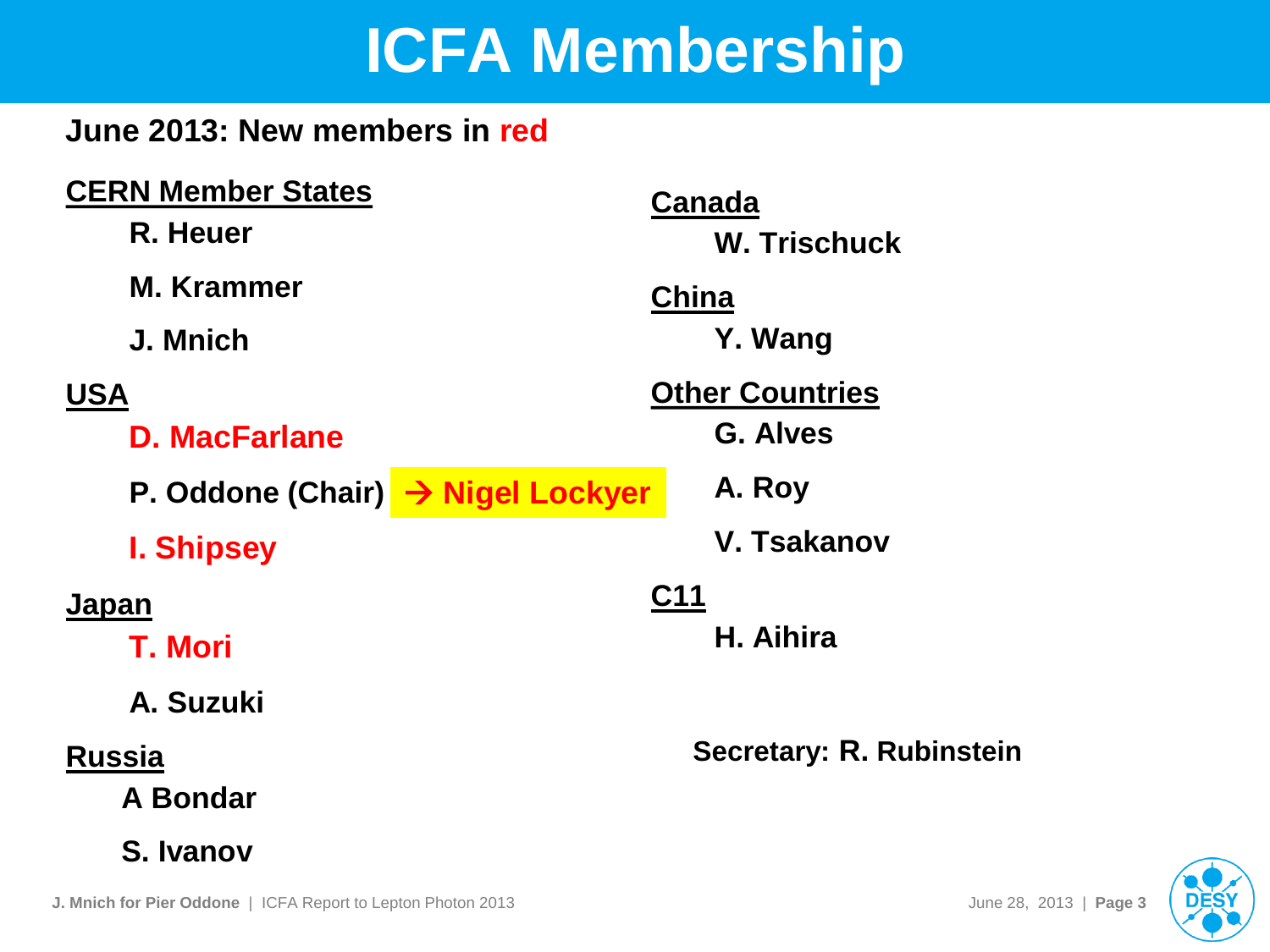## **Linear Collider**

- > The Global Design Effort (GDE) and the Research Director (Sakue Yamada) accomplished their mandate by producing
	- a Technical Design Report (accelerator)
	- and Detector Baseline Documents for two concepts
- > Technical and cost reviews completed
	- **results and recommendations incorporated into final** documents
- > The "ILC Event" was held in Tokyo, CERN and Fermilab on 12 June 2013 to hand over the completed ILC TDR and to give impetus to the next ILC stage

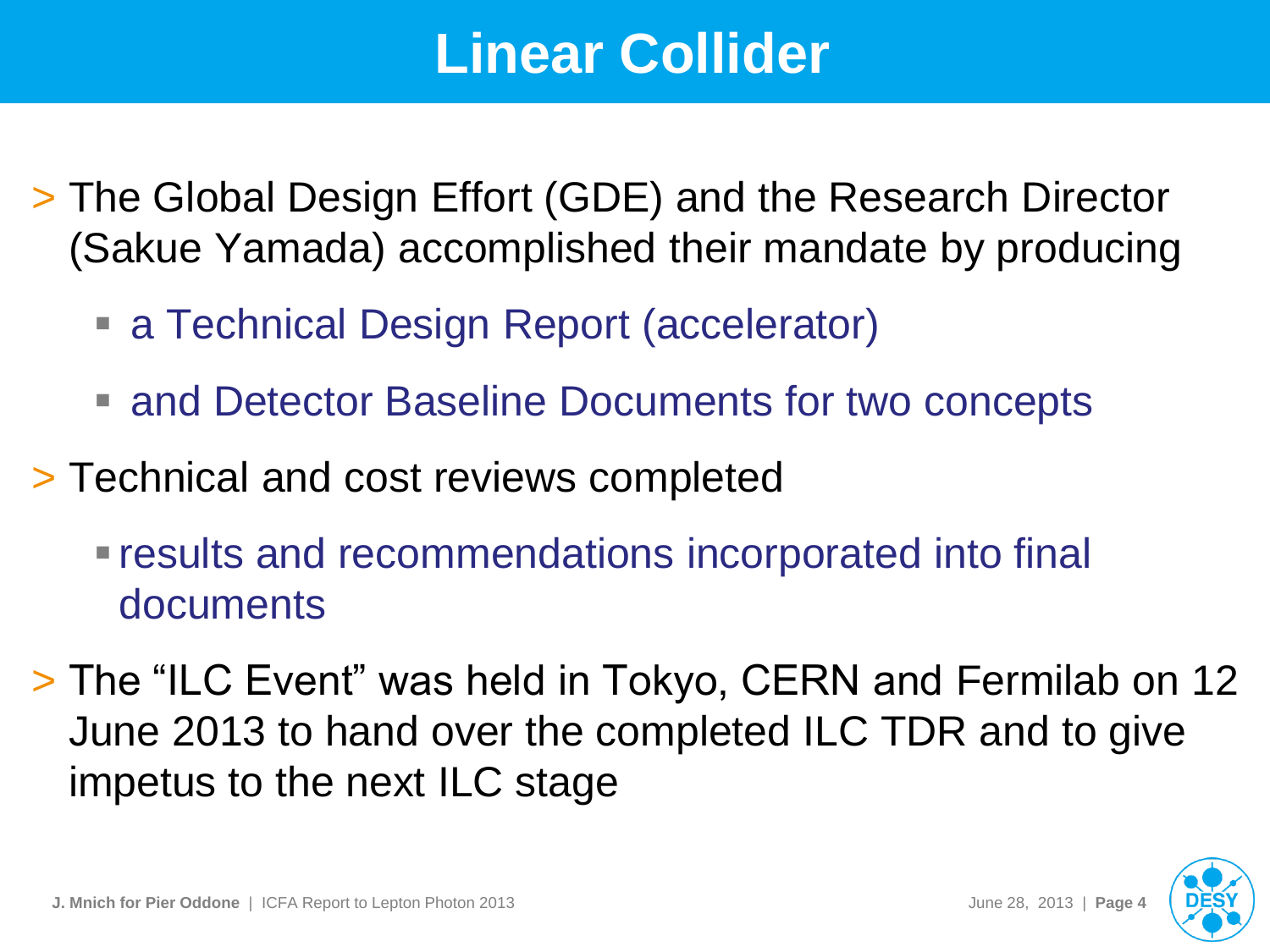#### **The Worldwide ILC Event on June 12th**









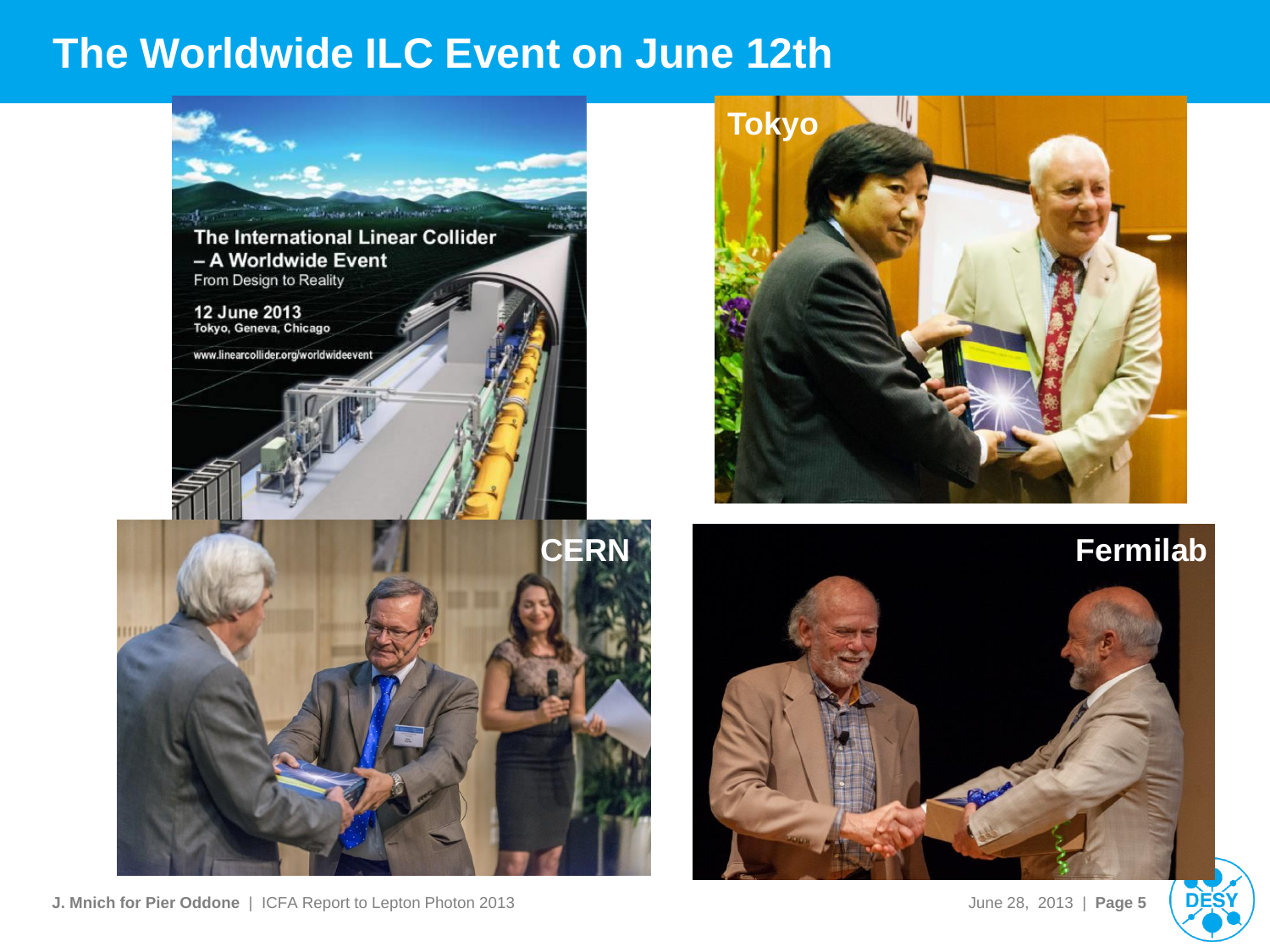### **Linear Collider Board**

> **Sub-panel of ICFA to promote the construction of an electron-positron linear collider and its detectors as a world-wide collaborative project**

| <b>Membership of the Linear Collider</b> |  |  |
|------------------------------------------|--|--|
| <b>Board</b>                             |  |  |

**Chair Sachio Komamiya (Secretary: Roy Rubinstein)**

#### **Americas**

**Jonathan Bagger The Fermilab Director (currently Pier Oddone) David MacFarlane Lia Merminga Hugh Montgomery** 

#### **Asia**

**Jie Gao Rohini Godbole Sunkee Kim Atsuto Suzuki Yifang Wang** 

#### **Europe**

**The CERN Director-General (currently Rolf Heuer) The DESY Director of Particle Physics (Joachim Mnich) The JINR Director (Victor Matveev) Francois Le Diberder Lenny Rivkin**

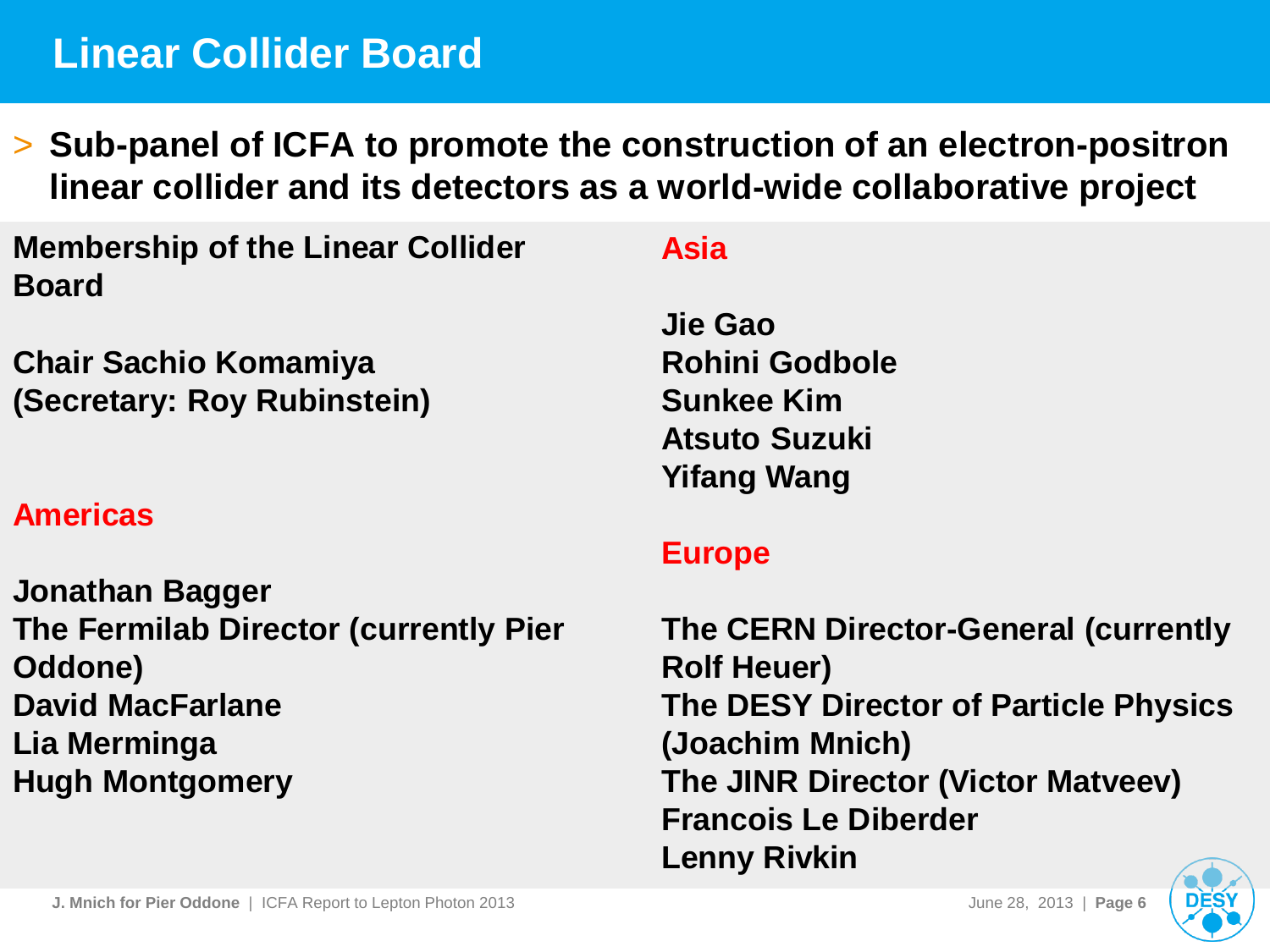### **Linear Collider Collaboration**

- > The Linear Collider Collaboration (LCC) organization is now almost all in place, overseeing ILC, CLIC and the detectors
- > ILC SC cavity performance has met the design goals
- > Strong indications of support in Japan for a linear collider in Japan
- > Several important Japanese decisions on ILC later this year, including site selection
- > LCC Director (Lyn Evans) received by Japanese Prime Minister
- > ILC-CLIC collaboration working well
- > FALC will continue the common fund for LCC activities through 2013 discussions underway on MOUs to continue this further



> Presentations were made to LCB on ILC progress and related activities in each of the three regions (Americas, Asia, Europe)

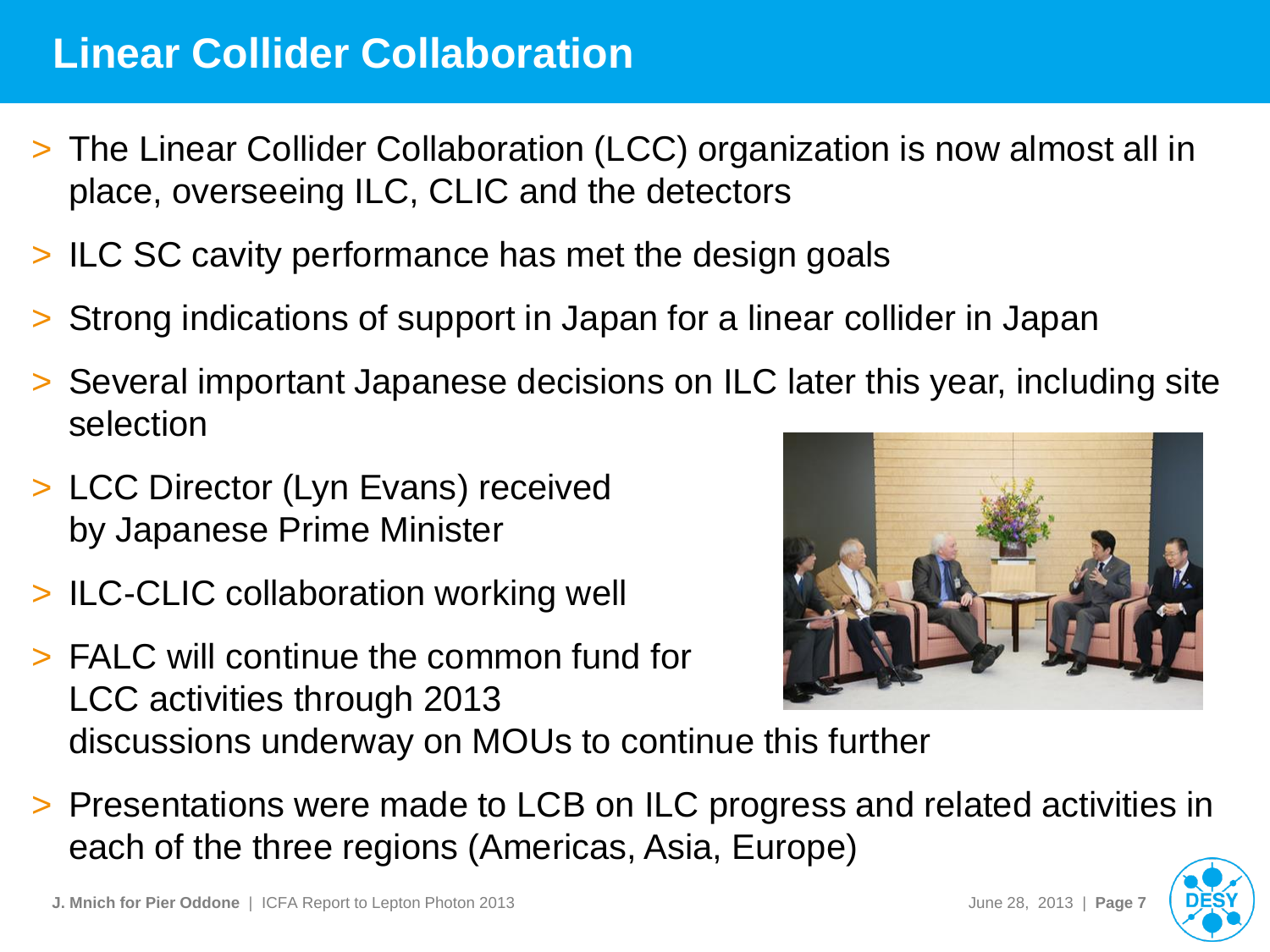



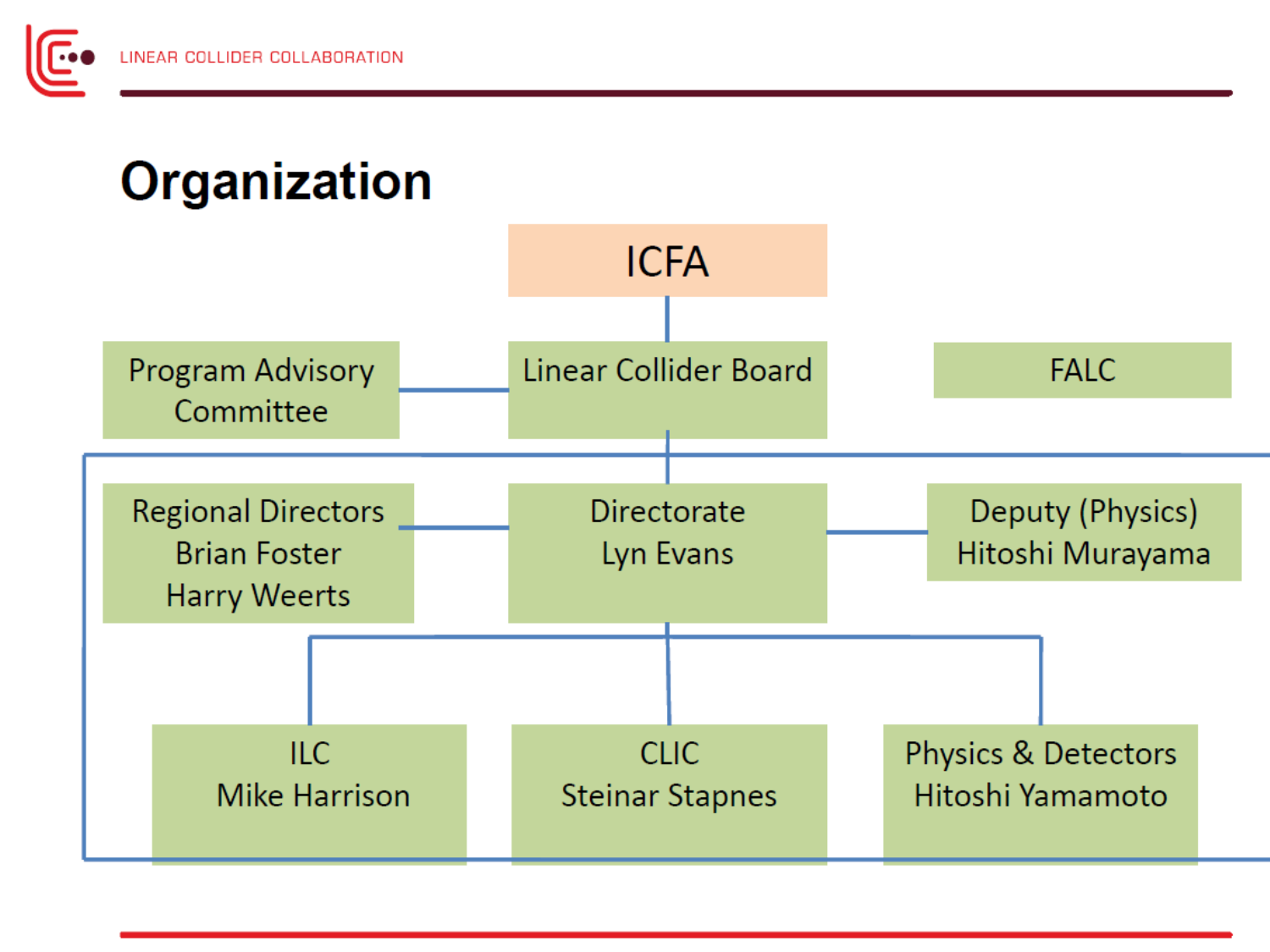## **Neutrino Panel**

### > Mandate:

To promote international cooperation in the development of the accelerator-based neutrinooscillation program and to promote international collaboration in the development a neutrino factory as a future intense source of neutrinos for particle physics experiments

- Complete mandate approved by ICFA this week
	- see

**[http://www.fnal.gov/directorate/icfa/neutrino\\_panel.html](http://www.fnal.gov/directorate/icfa/neutrino_panel.html)**

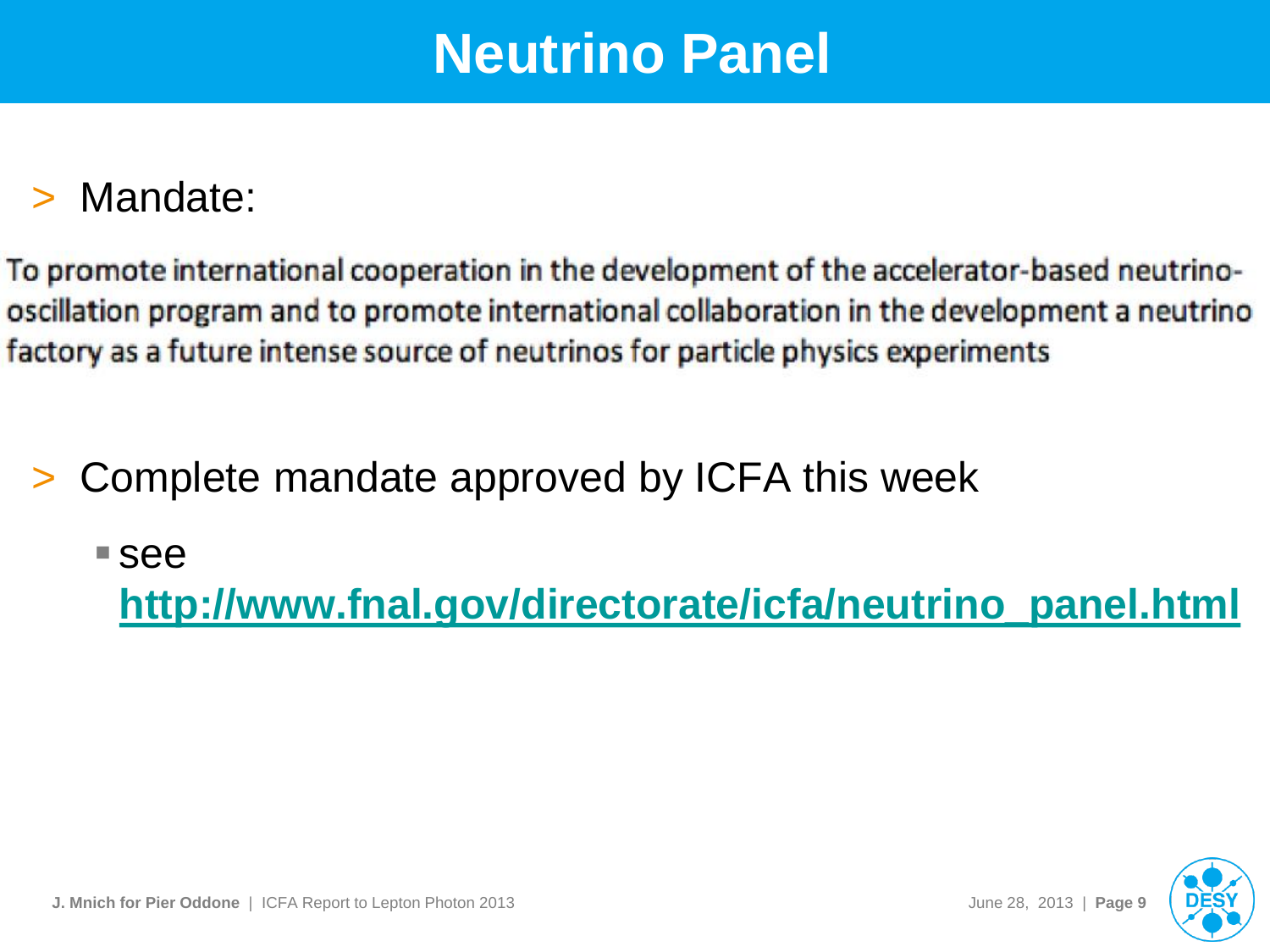### **Panel Members**

| <b>ICFA Neutrino Panel</b> |                 |               |                               |                         |  |  |  |
|----------------------------|-----------------|---------------|-------------------------------|-------------------------|--|--|--|
| LONG                       | Kenneth         | UK            | Imperial                      | Experiment; chair       |  |  |  |
| <b>The Americas</b>        |                 |               |                               |                         |  |  |  |
| <b>TANAKA</b>              | <b>Hirohisa</b> | Canada        | Institute of Particle Physics | Experiment              |  |  |  |
| <b>FUNCHAL</b>             | Renata          | Latin America | University of Sao Paulo       | <b>Theory</b>           |  |  |  |
| <b>GEER</b>                | Stephen         | <b>USA</b>    | <b>FNAL</b>                   | Experiment, Accelerator |  |  |  |
| de GOUVEA                  | Andre           | <b>USA</b>    | Northwestern                  | <b>Theory</b>           |  |  |  |
| <b>ZELLER</b>              | Sam             | <b>USA</b>    | <b>FNAL</b>                   | Experiment              |  |  |  |
| Asia                       |                 |               |                               |                         |  |  |  |
| <b>KOBAYASHI</b>           | Takashi         | Japan         | KEK                           | Experiment              |  |  |  |
| SHIOZAWA                   | Masato          | Japan         | Tokyo                         | Experiment              |  |  |  |
| KIM                        | Soo-Bong        | Korea         | Seoul National University     | Experiment              |  |  |  |
| <b>MONDAL</b>              | Naba            | India         | <b>TIFR</b>                   | Experiment              |  |  |  |
| CAO                        | Jun             | China         | <b>IHEP</b>                   | Experiment              |  |  |  |
| <b>Europe</b>              |                 |               |                               |                         |  |  |  |
| <b>MEZZETTO</b>            | Mauro           | Italy         | Padova                        | Experiment              |  |  |  |
| <b>DUCHESNEAU</b>          | Dominique       | France        | CNRS/IN2P3                    | Experiment              |  |  |  |
| <b>MALTONI</b>             | Michele         | Spain         | Madrid                        | <b>Theory</b>           |  |  |  |
| <b>WASCKO</b>              | Morgan          | UK            | Imperial                      | Experiment              |  |  |  |
| <b>SOBCZYK</b>             | Jan             | Poland        | Wroclaw                       | <b>Theory</b>           |  |  |  |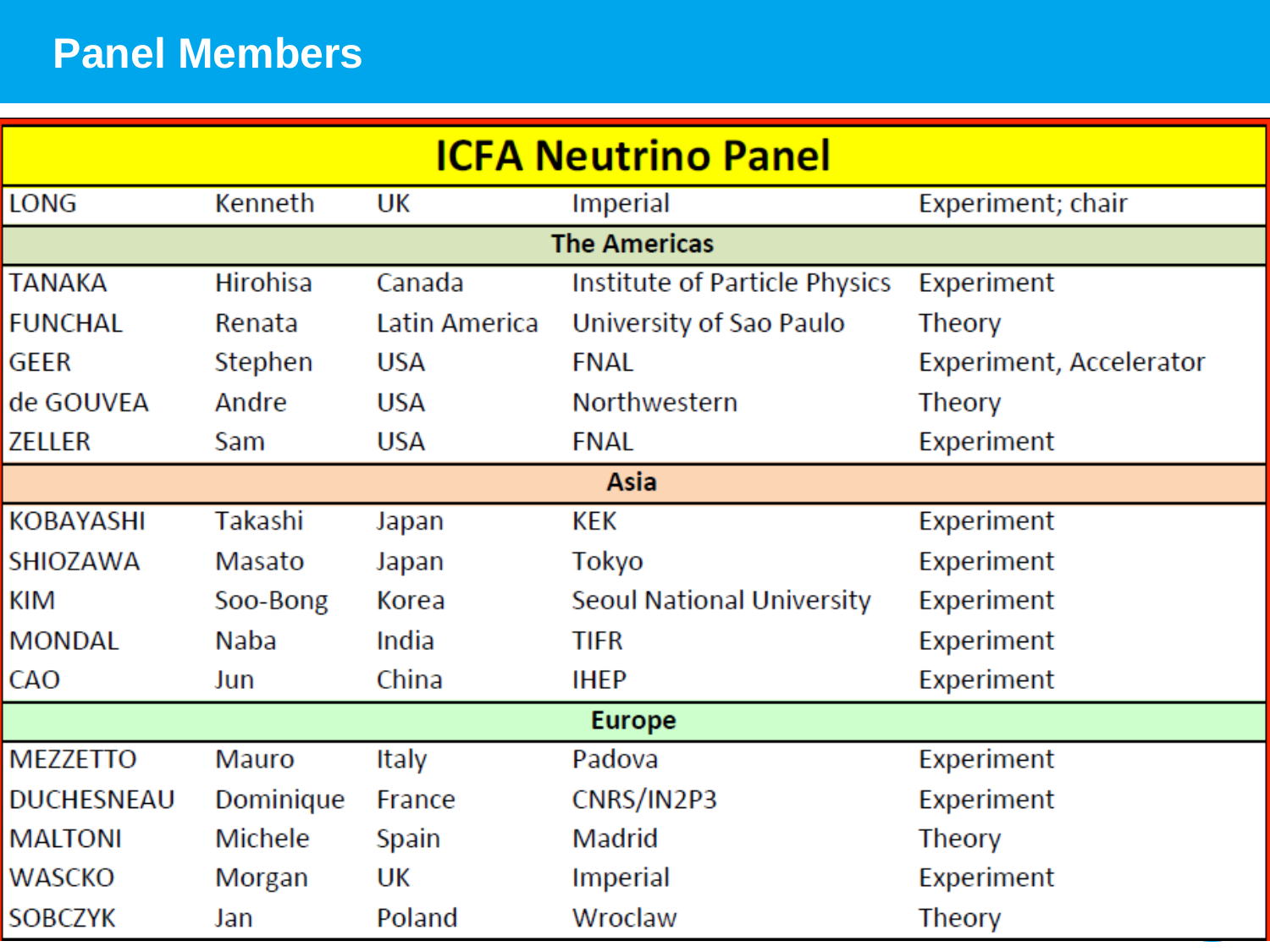## **Beam Dynamics Panel**

- > Workshop on Higgs factories at Fermilab in November 2012
	- including linear, circular, muon and gammagamma colliders
- > ICFA decided not to pursue suggested future workshops
	- general outlines were established at the workshop
	- no institution is proposing a circular machine at this time

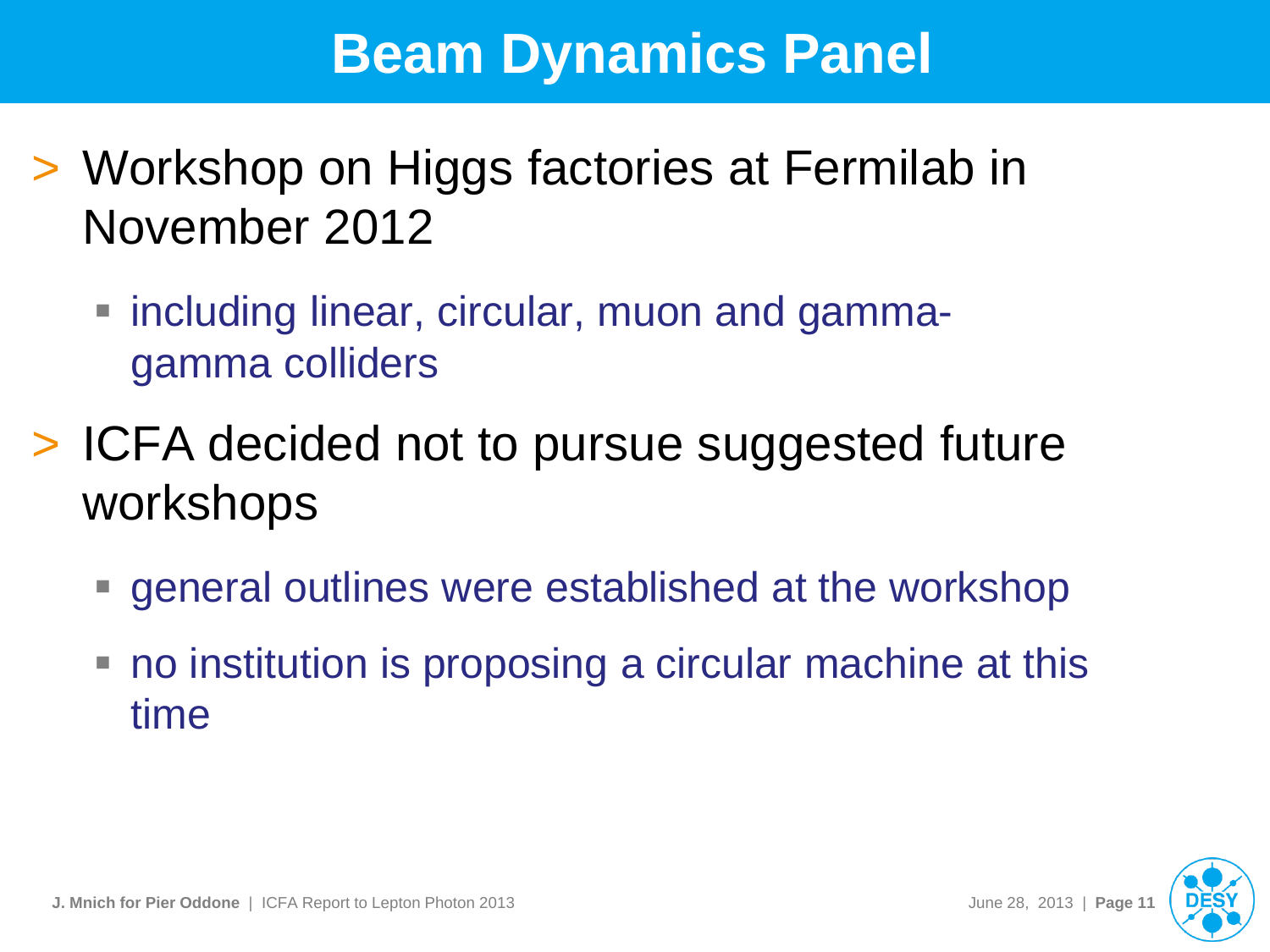## **Data Preservation in HEP**

### > ICFA supports the Study Group and approved statement on data preservation:

#### **ICFA Statement on Long-Term Data Preservation - DRAFT**

The International Committee for Future Accelerators (ICFA) supports the efforts of the DPHEP study group on long-term data preservation in and welcomes its transition to an active international collaboration with a full-time project manager. It encourages laboratories, institutes and experiments to review the draft DPHEP Collaboration Agreement with a view to joining by mid to late 2013.

ICFA notes the lack of effort available to pursue these activities in the short-term and the possible consequences on data preservation in the medium to long-term. We further note the opportunities in this area for international collaboration with other disciplines and encourages the DPHEP Collaboration to vigorously pursue its activities. In particular, the effort required to prepare project proposals must be prioritized, in addition to supporting on-going data preservation activities.

ICFA notes the important benefits of long-term data preservation to exploit the full scientific potential of the, often unique, datasets. This potential includes not only future scientific publications but also educational outreach purposes, and the Open Access policies emerging from the funding agencies.